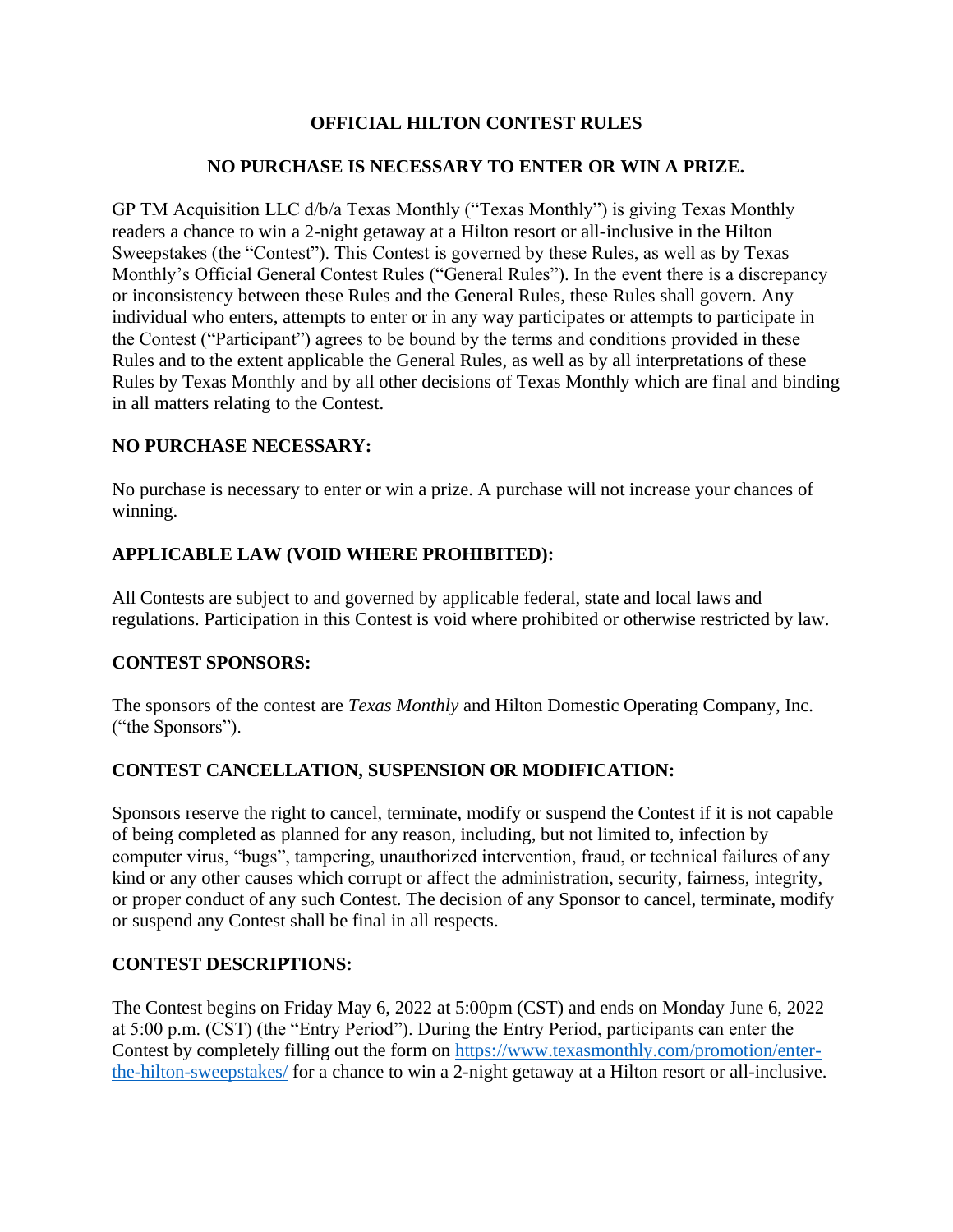## **ELIGIBILITY:**

**Geographical, Age and Parental Consent Requirements:** The Contest is open to the legal United States residents of the state of Texas who are at least 21 years of age or older at time of entry.

**Contest Entity and Immediate Family Member Ineligibility:** The officers, directors, employees, contractors, and agents of *Texas Monthly*, and any other Sponsors and any entity involved in the sponsorship, development, production, implementation and distribution of the Contest as well as their respective parents, affiliates, divisions, subsidiaries and successor companies (collectively the "Contest Entities"), Employees and agents of *Texas Monthly*, their affiliates, subsidiaries, advertising and promotion agencies, and any entity involved in the development, production, implementation, administration or fulfillment of the Contest (all of the foregoing, together with *Texas Monthly* collectively referred to as "Promotion Entities") and their immediate family members (and those living in the same household, whether or not related), are prohibited from participating in the Contest and do not qualify as Participants. "Immediate family members" shall include spouses, siblings, parents, children, grandparents, and grandchildren, whether as "in-laws", or by current or past marriage, remarriage, adoption, co-habitation or other familial extension.

**Past Prize Winners:** Participants who have won a *Texas Monthly* contest in the last thirty (30) days or who have won prizes valued over Six Hundred Dollars (\$600) from a *Texas Monthly* contest in the last twelve (12) months are ineligible.

**Employer Restrictions:** Participant is solely responsible for reviewing and understanding Participant's employer's policies regarding Participant's eligibility to participate in contests. Participant may be disqualified from entering into this Contest or receiving prizes if Participant is participating in this Contest in violation of his or her employer's policies.

### **HOW TO ENTER:**

During the Entry Period, eligible participants can go to

on https://www.texasmonthly.com/promotion/enter-the-hilton-sweepstakes/ and follow the entry instructions. Eligible participants can enter the Contest by filling out the official Contest entry form. All participants must accurately complete all required fields or entry will be deemed invalid. In order to participate, you will need Internet access and a valid email address. Limit one entry per person per email address per day. Internet entries will be deemed made by the authorized account holder of the email address submitted at the time of entry. The authorized account holder is the natural person who is assigned to the email address by an internet access provider, online service provider or other organization that is responsible for assigning the email address or the domain associated with the submitted email address. Entries submitted will not be acknowledged or returned. Use of any device to automate entry is prohibited. Proof of submission of an entry shall not be deemed proof of receipt by Sponsors. The Contest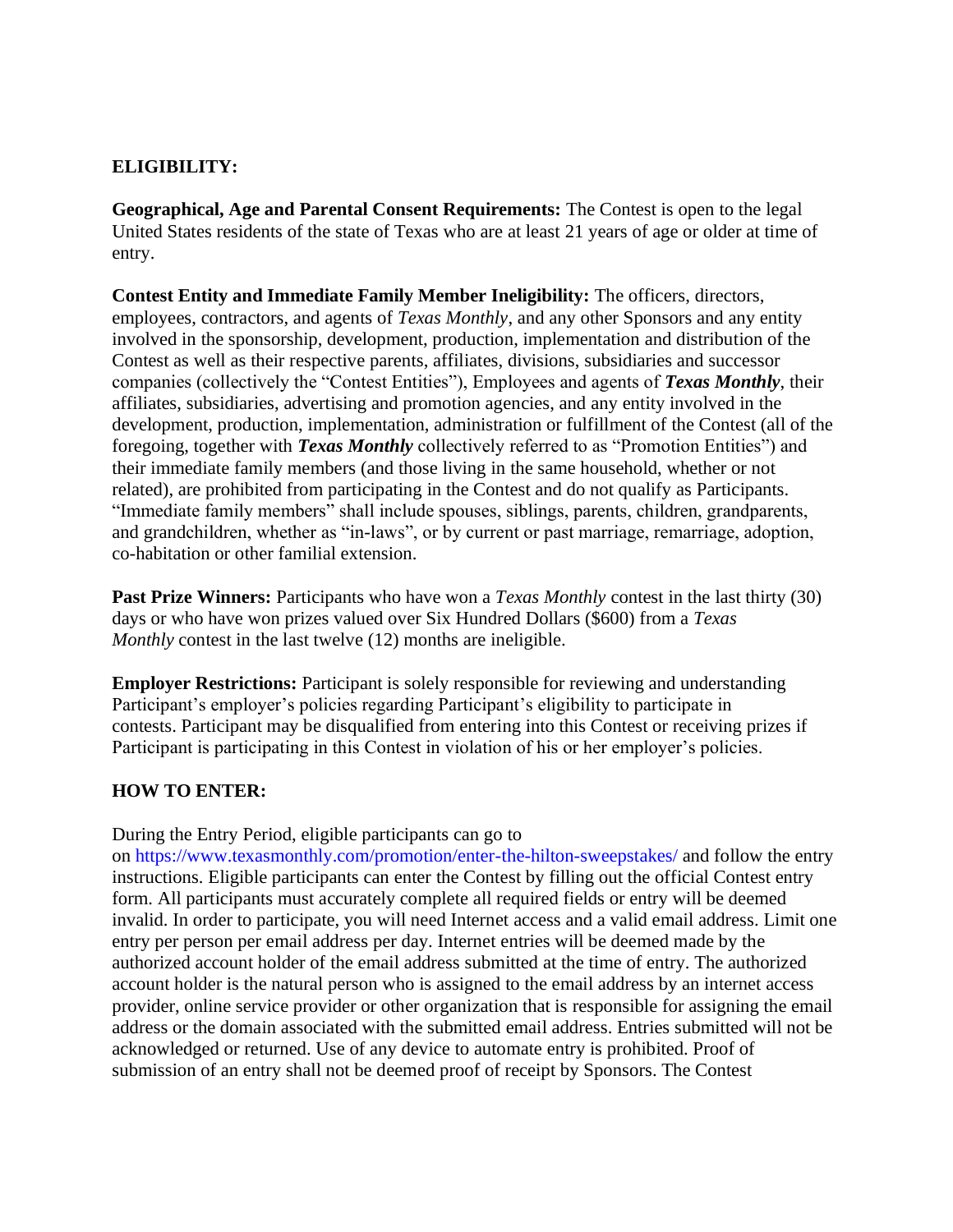administrator's computer is the official time-keeping device for the Contest. Entries must be received by **Monday June 6, 2022 at 5:00 p.m. (CST)**.

**Entries Are the Sole and Exclusive Property of Sponsors:** All Contest entries and/or related submissions become the sole and exclusive property of the Sponsors upon transmission. Contest entries will not be returned and may be used by any Contest Entity for any purpose whatsoever related to any Contest, without additional compensation to the participant or any other individual or entity. Upon providing your email address on the official contest entry form, you are given the option to receive promotional emails from *Texas Monthly*, our advertisers, and *Texas Monthly*  by checking the opt-in box.

**False Fraudulent or Deceptive Entries or Acts:** Participants who, as determined by Sponsors in their sole discretion, provide false, fraudulent or deceptive entries or who engage in false, fraudulent or deceptive acts in connection with the Contest will be disqualified and subject to criminal prosecution.

# **PARTICIPATION PROBLEM DISCLAIMER:**

Even if alleged to be caused by the sole or partial negligence of the Sponsors, the Sponsors are not responsible for any problems which affect or result from participation or attempted participation in the Contest, including, but not limited to the following:

- 1. Incorrect, incomplete or inaccurate entry information;
- 2. Human errors;
- 3. Failures, omissions, interruptions, deletions or defects of any wireless network, telephone network, internet service, computer systems, servers, utility providers, or software;
- 4. Identity theft;
- 5. Tampering, destruction or unauthorized access to, or alteration of, entries or computer data;
- 6. Network hackers or other unauthorized access to Sponsors' computer network;
- 7. Data that is processed late or incorrectly or is incomplete or lost due to wireless network, telephone network, computer or electronic malfunction or traffic congestion on wireless or telephone networks;
- 8. Printing errors;
- 9. Equipment malfunctions; and
- 10. Late, misdirected, lost, misplaced, illegible, mutilated or postage-due entries.

### **PRIZES:**

One (1) prize winner will receive one (1) 2-night getaway at a Hilton resort or all-inclusive. Total approximate value of the Prize is one thousand five hundred dollars (\$1,500). Ground transportation, gratuities, and any other expense related to the Prize will be the sole responsibility of winner.

#### **Prize must be claimed by the week of June 6, 2022 or Prize will be forfeited in its entirety and, at Sponsors' discretion, awarded to an alternate winner (if time permits). Sponsors**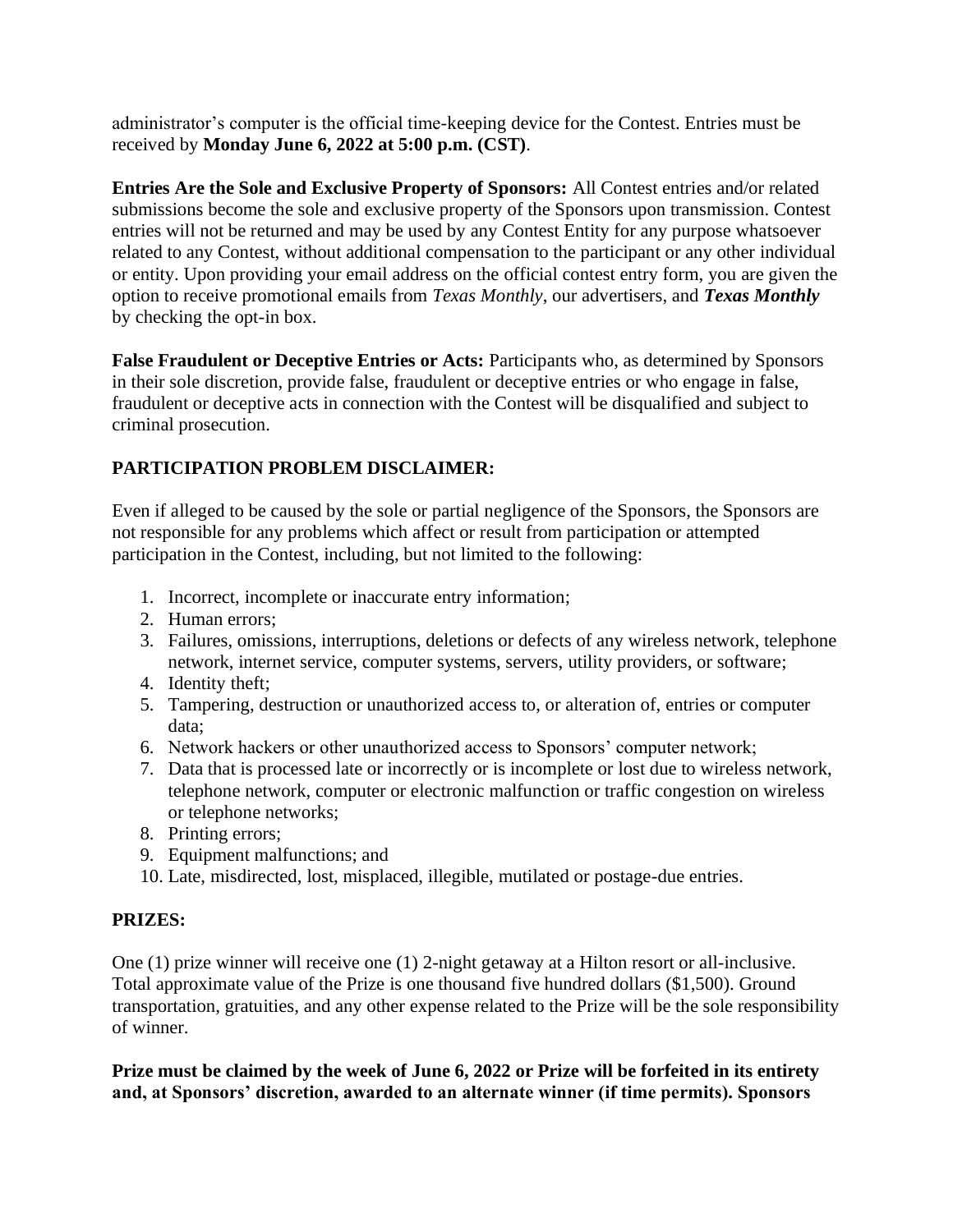**will not replace any lost, mutilated, or stolen tickets, travel vouchers or certificates. Prize elements may not be separated.** 

**No transfer, assignment or substitution of a prize is permitted, except Sponsors reserve the right to substitute an item of equal or greater value in the event an advertised prize is unavailable to the extent permitted by law.** Any difference between the actual value and the approximate retail value of any prize will not be awarded. No substitution or cash equivalent will be made. Sponsors are not responsible for cancellations or delays in travel accommodations and have no obligation to reimburse, refund or otherwise substitute any tickets awarded as a part of a travel prize due to such cancellations or delays.

## **TAXES:**

The Participant prize-winner is solely responsible for determining and paying all federal, state and local taxes (including any sales taxes). Any person winning over Six Hundred Dollars (\$600) in prizes during any one year period will receive an IRS Form 1099 at the end of the calendar year, and a copy of such form will be filed with the IRS.

### **ODDS OF WINNING:**

The odds of winning will depend on the number of eligible entries received.

### **WINNER SELECTION:**

One (1) winner will be selected via random drawing conducted by the Sponsors on or about **June 7, 2022** from among all eligible entries received. Winners will be contacted via email or phone on or about **June 7, 2022.** 

# **HOW TO CLAIM A PRIZE:**

**Claiming the Prize:** The prize letter will be shipped directly to the winner by the Sponsors. The Sponsors have the right in their sole discretion to mail the prize letter to the winner. Where this occurs, the winner will initially be sent the required releases and prize claim forms. Failure by the winner to return completed forms within five (5) business days of receipt of the forms may lead to forfeiture of the prize. Additionally, in the event the prize is mailed to the winner, the winner assumes the risk of the prize's safe arrival.

**Prerequisites to Prize Award:** Prior to being awarded a prize, winners are required to provide: (1) a valid government-issued photo identification depicting proof of age and (2) a valid taxpayer identification number or social security number. The social security number will be used for taxreporting purposes. Sponsors reserve the right to deny awarding the Prize if the winner fails to provide satisfactory identification, as determined in the Sponsors' sole discretion.

Winner is required to execute an Affidavit of Eligibility, Release of Liability, Indemnification and Publicity Release Agreement and a completed IRS Form W-9 before any prize is awarded. By entering the Contest, Participant agrees to execute these documents if selected as a winner.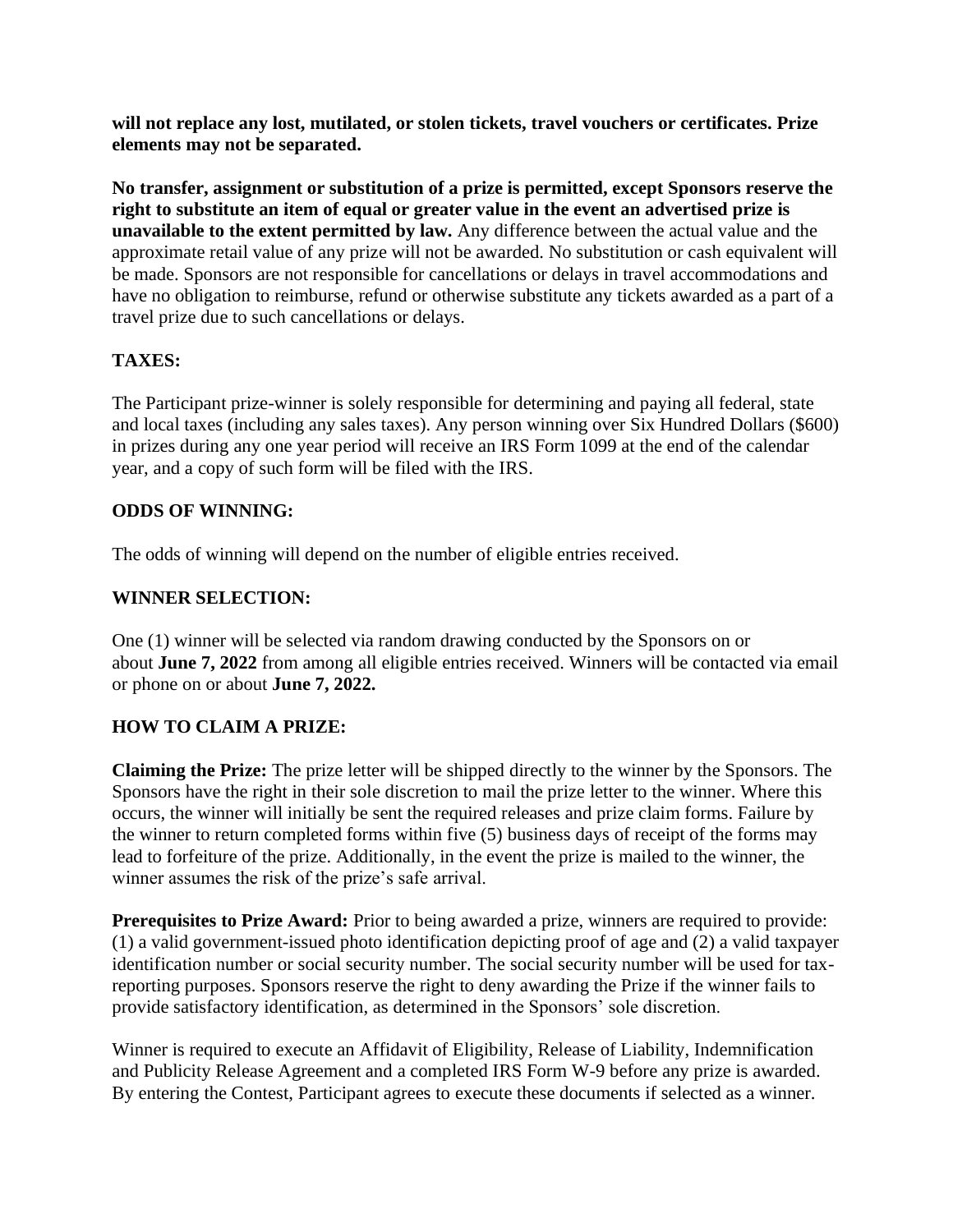Except where prohibited by law, failure to execute any of these documents or comply with any of these terms will result in forfeiture of the prize. Winner's travel partner must execute a Release of Liability, Indemnification and Publicity Release Agreement prior to travel. By entering the Contest, Participant agrees to execute these documents if selected as a winner. Except where prohibited by law, failure to execute any of these documents or comply with any of these terms will result in forfeiture of the Prize.

**Prize Forfeiture:** Any winner who fails to return required releases and prize claim forms within (5) business days from the date of receipt of forms for any reason, and fails to obtain an extension from *Texas Monthly*, will forfeit the prize. *Texas Monthly* reserves the right, in its sole discretion, to award unclaimed prizes to alternate contestants or not to award the unclaimed prizes.

# **WARRANTIES AND REPRESENTATIONS**:

By entering and participating in the Contest, and in consideration thereof, each Participant individually warrants and represents to Sponsors that they: (i) meet the residency and age requirements at the time of entry; (ii) will be bound by these Rules and the *Texas Monthly* General Rules, and by all applicable laws and regulations, and the decisions of the Sponsors; and (iii) waive any rights to claim ambiguity with respect to these Rules and the General Rules.

### **RELEASE OF LIABILITY AND INDEMNIFICATION:**

As consideration for entering the Contest, all Participants agree to **RELEASE, DISCHARGE AND COVENANT NOT TO SUE** *Texas Monthly*, the other Contest Entities (as described above) and each of their respective direct and indirect affiliates, divisions, parent and subsidiary companies, officers, employees, shareholders, representatives, managers, members, directors, owners, agents, insurers, attorneys, predecessors, successors, and assigns thereof (collectively, the "Released Parties"), from and against all claims, damages, charges, injuries, losses, proceedings, suits, actions (including but not limited to tort actions, product liability actions, wrongful death actions, warranty actions, breach of contract actions, privacy and defamation actions, misappropriation of likeness actions, identity theft, loss of consortium claims), expenses and attorney fees that they or anyone on their behalf (including but not limited to their heirs, representatives or next of kin) have or might have for any death, injury, damage or claimed injury or damage arising out of, involving or relating to their participation in the Contest, including, but not limited to, any claim that the act or omission complained of was **caused in whole or in part by the strict liability or negligence in any form of the Released Parties**.

Additionally, as consideration for entering the Contest, all Participants agree to **INDEMNIFY, HOLD HARMLESS, AND DEFEND** the Released Parties in any action or proceeding from and against all claims, damages, charges, injuries, losses, proceedings, suits, actions (including but not limited to tort actions, product liability actions, wrongful death actions, warranty actions, breach of contract actions, privacy and defamation actions, misappropriation of likeness actions, identity theft, loss of consortium claims), expenses and attorney fees that they or anyone on their behalf (including but not limited to their heirs, representatives or next of kin) have or might have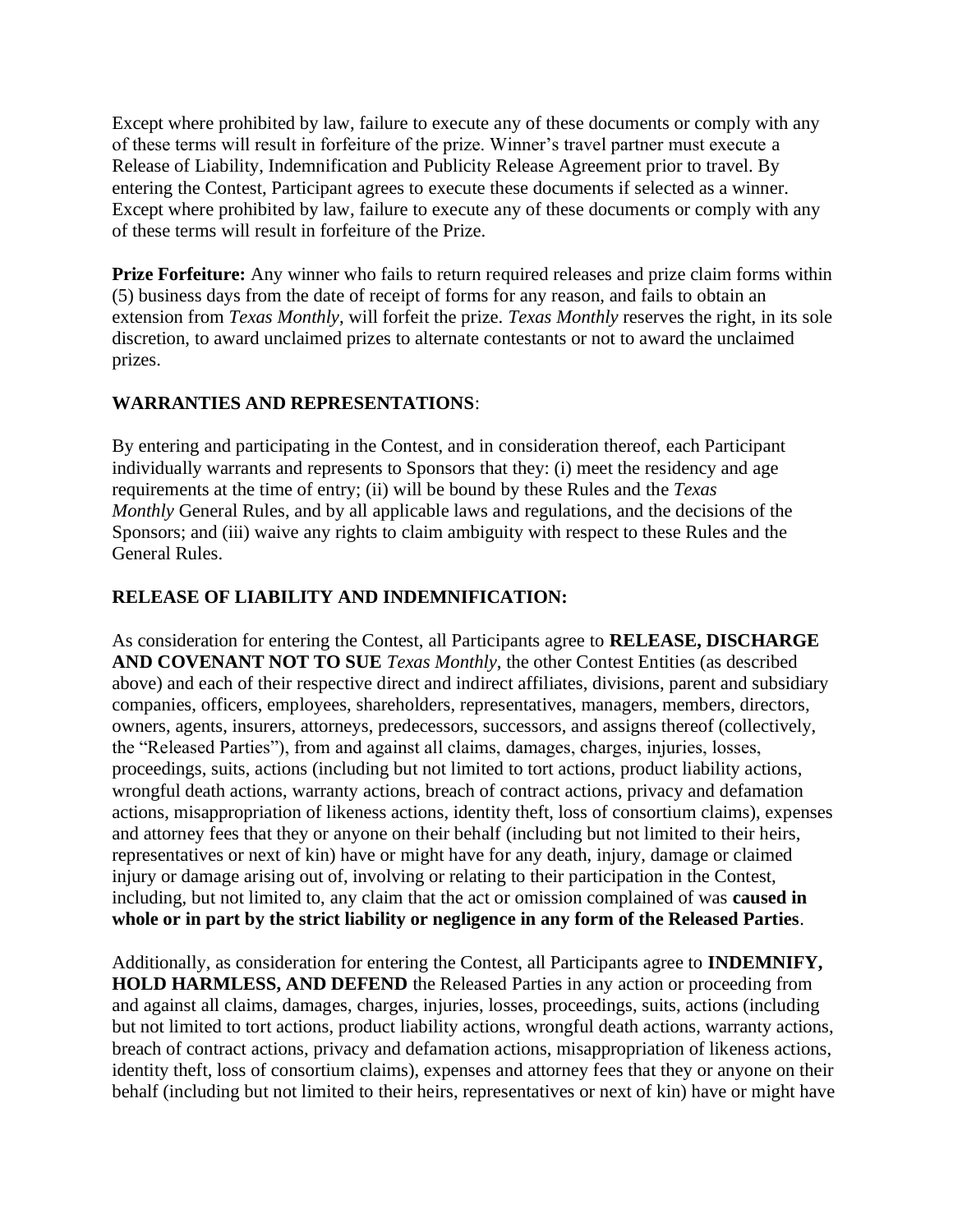for any death, injury, damage or claimed injury or damage arising out of, involving or relating to their participation in the Contest or for their failure to comply with the terms of the above release provision. This agreement to indemnify, hold harmless and defend applies even if the act or omission complained of was allegedly **caused in whole or in part by the strict liability or negligence in any form of the Released Parties**.

## **PUBLICITY RELEASE:**

Unless prohibited by applicable law, Participants authorize and irrevocably grant to *Texas Monthly* and the other Released Parties (as defined above) permission to, from time to time, reference and discuss Participants and their participation in the Contest in its publication and/or on its website(s) in photographs, video recordings, digital images, audio recordings, as well as in newsletters, news releases, other printed materials, and in materials made available on the Internet or in other media now known or hereafter developed for any purpose *Texas* 

*Monthly* and/or the Released Parties deem proper. Such reference and discussion may involve Participants' name and other personal/biographical material.

## **DISQUALIFICATION:**

All participants agree to be bound by these Rules. Non-compliance with any of these Rules will result in disqualification and all privileges as a Participant will be immediately terminated. Sponsors, in their sole discretion, further reserve the right to disqualify any person for: (i) tampering with the entry process or the operation of the Contest; (ii) gaining an unfair advantage in participating in the Contest; (iii) obtaining winner status using false, fraudulent or deceptive means; or (iv) engaging in otherwise unsportsmanlike, disruptive, annoying, harassing, or threatening behavior.

#### **CAUTION: ANY ATTEMPT BY ANY PARTICIPANT OR ANY OTHER INDIVIDUAL TO DELIBERATELY CIRCUMVENT, DISRUPT OR DAMAGE ORDINARY AND NORMAL OPERATION OF ANY CONTEST, TELEPHONE SYSTEMS OR WEB SITE, OR UNDERMINE THE LEGITIMATE OPERATION OF ANY CONTEST IS A VIOLATION OF CRIMINAL AND CIVIL LAWS. SHOULD SUCH AN ATTEMPT BE MADE, SPONSORS RESERVE THE RIGHT TO SEEK DAMAGES FROM ANY SUCH INDIVIDUAL TO THE FULLEST EXTENT PERMITTED BY LAW.**

### **RULES CHANGES AND INTERPRETATIONS:**

Sponsors reserve the right in their sole discretion to supplement or make changes to these Rules as well as the rules of any contest at any time without notice. Sponsors reserve the right in its sole discretion to interpret the rules of any contest, and such interpretation shall be binding upon all participants.

### **GOVERNING LAW AND JURISDICTION:**